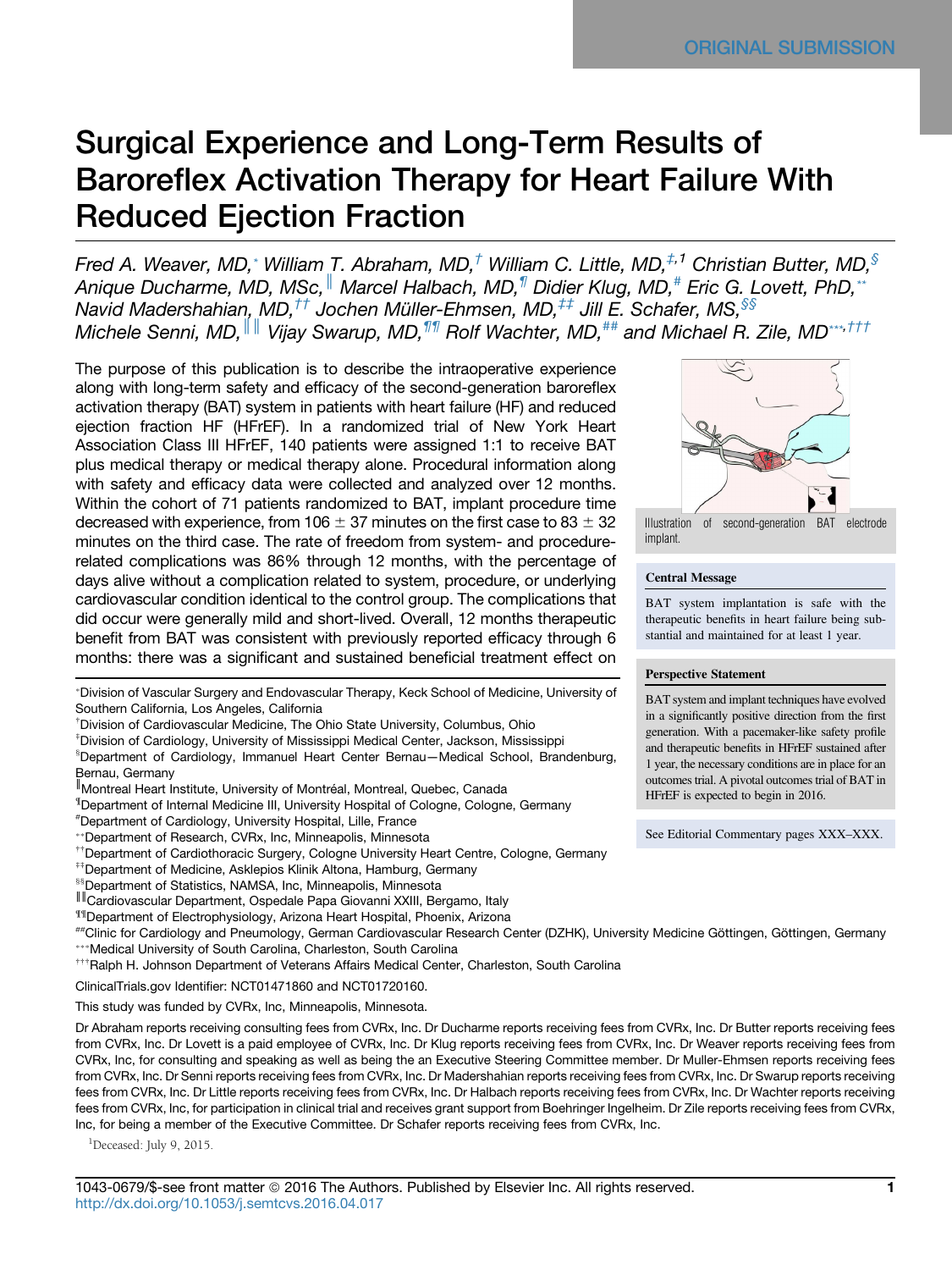# BAT FOR HFREF

New York Heart Association functional Class, quality of life, 6-minute hall walk distance, plasma N-terminal pro-brain natriuretic peptide, and systolic blood pressure. This was true for the full trial cohort and a predefined subset not receiving cardiac resynchronization therapy. There is a rapid learning curve for the specialized procedures entailed in a BAT system implant. BAT system implantation is safe with the therapeutic benefits of BAT in patients with HFrEF being substantial and maintained for at least 1 year.

Semin Thoracic Surg **I:III-III** © 2016 The Authors. Published by Elsevier Inc. All rights reserved.

Keywords: BAT, autonomic dysfunction, carotid sinus, heart failure

# INTRODUCTION

Patients with cardiovascular disease commonly present with issues associated with dysregulation of autonomical function. Pharmacologic therapies designed to address autonomic dysfunction have substantially improved outcomes and quality of life in patients with cardiovascular disease. Unfortunately, heart failure (HF) patient outcomes under the pharmacologic approach remain less than satisfactory, motivating development of implantable technologies designed to address persistent cardiovascular dysfunction. Implantable defibrillators and resynchronization devices have provided significant benefit in overall cardiac function for patients with reduced ejection fraction HF (HFrEF). For end-stage cardiac dysfunction, left ventricular assist devices and ultimately cardiac transplantation are required. However, a significant treatment chasm exists between cardiac rhythm management devices and mechanical circulatory support or transplant in invasiveness and severity of patient illness. Thus, additional therapeutic options are needed for patients with HFrEF who require options beyond defibrillation and resynchronization, but are not yet sufficiently compromised to require ventricular assist and transplantation.

Several implantable devices are presently under investigation to fill this treatment gap in HFrEF including baroreflex activation therapy (BAT), which has shown to significantly improve ejection fraction, plasma biomarkers, health care resource use, functional capacity, New York Heart Association (NYHA) functional class, and quality of life. Recent publications indicate that BAT improves the clinical course of patients with HFrEF, including a Phase II randomized controlled trial<sup>[1,2](#page-7-0)</sup> and a Phase I trial that has reported sustained benefit through at least 21 months. $3,4$  The baroreflex pathway has been used historically to significant benefit by both medical $5,6$  and device<sup>[7](#page-7-0)</sup> therapies, but limitations have prevented widespread use. This report describes in detail the surgical and anesthetic management of patients randomized to receive BAT device implantation. Additionally, 1-year rates of device-related complications, overall complications and effectiveness of BAT would be compared with patients randomized to guideline-directed medical therapy (GDMT).

# **METHODS**

#### BAT System and Implant Procedure

BAT is delivered by a second-generation system (Barostim neo, CVRx, Inc, Minneapolis, MN), which has been previously described in detail.<sup>[8](#page-7-0)</sup> Briefly, it consists of a pulse generator similar in size and shape to an implanted defibrillator coupled with a carotid sinus lead. The miniaturized distal end of the lead includes a 7 mm circular electrode backer with a 2 mm-diameter disk electrode at the center. The reverse side of the backer has an eyelet-like silicone "buckle" that is used for electrode positioning with a customized mapping tool. Activation and configuration of the system are accomplished wirelessly using a dedicated programmer, comprised by a laptop computer, custom software, and a transceiver unit connected by universal serial bus.

Preparation for surgery begins well in advance of implant. Cardiovascular medications are stopped 4-6 hours before surgery with the exception of betablocker therapy, which is down-titrated 1-2 days in advance to a level at which intraoperative bradycardia is not expected to interfere with observation of the baroreflex response. Dual antiplatelet therapy is reduced to monotherapy and anticoagulants are discontinued to reduce risk of bleeding complications. Owing to the withholding of cardiovascular medications, BAT system implant should be scheduled as the first case of the day so that medical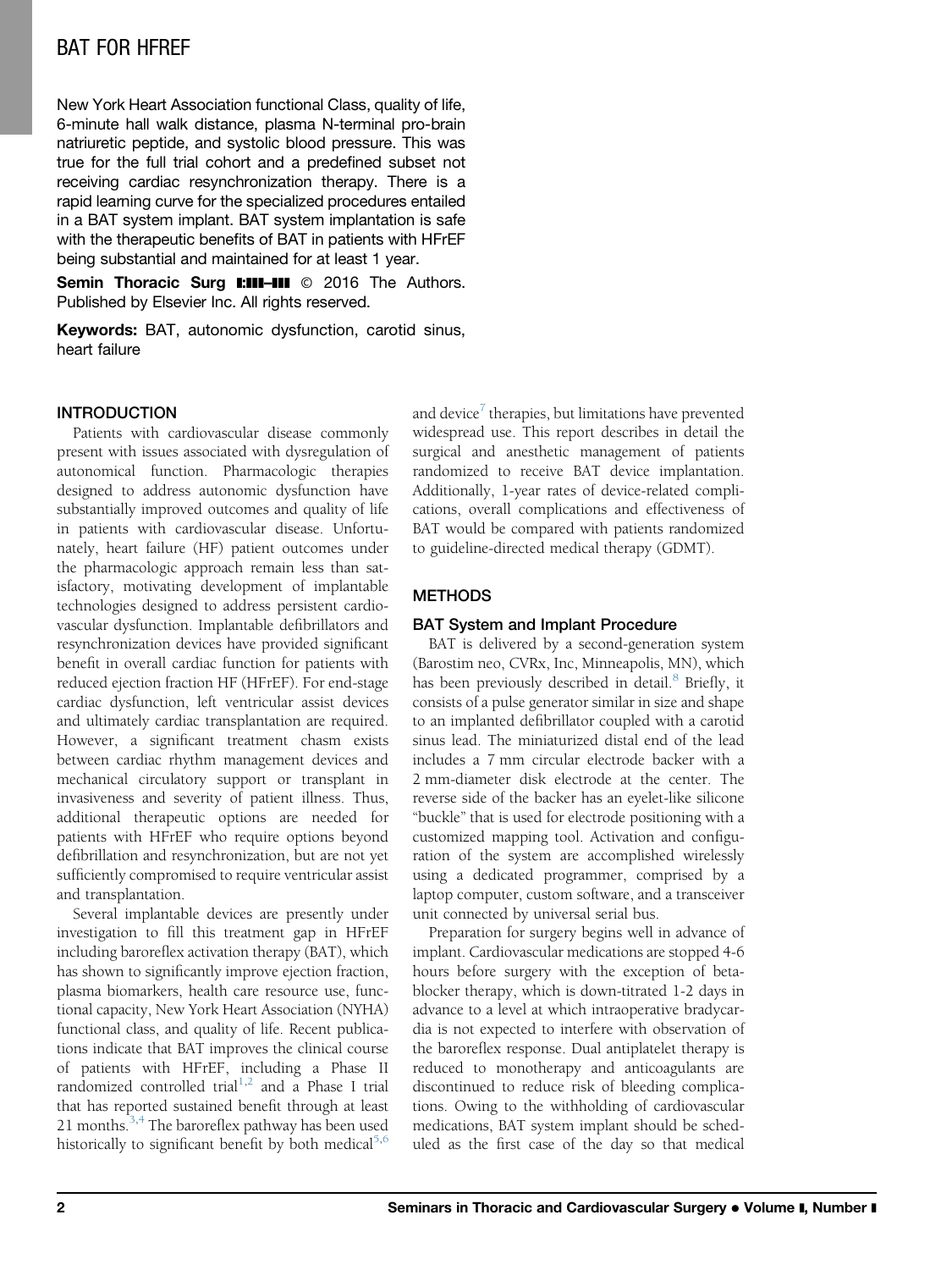therapy can be restarted postprocedure. A prophylactic antibiotic is given, usually a cephalosporin, administered within 1 hour of the skin incision.

Implantation of the BAT system requires close collaboration across disciplines, particularly among the surgical and anesthesia teams. The implantation procedure can be conceptualized as occurring in 2 phases, a first phase in which mapping of the carotid sinus is performed to determine the lead placement, which provides maximum nerve stimulation and a second phase during which the actual implantation of the device occurs. So as not to blunt the baroreflex pathway during the mapping phase, an anesthesia regimen, which does not use inhalation anesthesia with the exception of nitrous oxide, is employed. The patient is premedicated with 0.5-1.0 mg of midazolam. Induction is achieved with 0.1-0.2 mg/ kg midazolam, 0.2-0.3 mg/kg etomidate, and 0.025 μg/kg/min of fentanyl over 10 minutes. Intubation is facilitated with 0.3-0.6 mg/kg of rocuronium. The patient is maintained during the remainder of the first phase with 0.1-0.4 mg/kg/h of midazolam and 0.05-0.30 μg/kg/min fentanyl or morphine as required.

The first phase begins by exposing the carotid artery bifurcation. The right carotid is preferentially used for placement of the carotid sinus lead as earlier studies have documented an increased sensitivity to BAT on the right when compared with the left carotid.<sup>[9](#page-7-0)</sup> Patient positioning is similar to that used for a carotid endarterectomy with the patient's chin rotated approximately  $45^\circ$  away from the operating surgeon. Before the incision, ultrasonography is used to locate the carotid bifurcation. A 2-3 cm transverse, skin crease incision is made directly over the bifurcation. Exposure of the bifurcation is achieved by mobilizing the sternocleidomastoid muscle and internal jugular vein. Division of the facial vein is usually required to provide sufficient exposure. Anterior exposure of the bifurcation and the proximal internal carotid is all that is required in most patients. Circumferential dissection of the bifurcation, which was mandatory for implantation of the first-generation BAT device, $10,11$  $10,11$  is not required.

With exposure completed, mapping of the carotid sinus is initiated. Targeted for stimulation are the sensory endings of the carotid sinus nerve, which arborize the carotid sinus, the baroreceptors. A recent anatomical study<sup>[12](#page-8-0)</sup> demonstrated that the highest concentration of baroreceptors is typically located along the medial portion of the proximal internal carotid artery (Fig. 1, site A). Thus, mapping generally begins on the anteromedial surface of the internal carotid artery with the electrode held in place by a wand-like implant tool. The electrode is



Figure 1. Standardized mapping locations for carotid sinus electrode, in recommended sequence A-E on the internal carotid artery and carotid bifurcation. If no anterior location is determined to be suitable mapping may be continued on the posterior surface. (Color version of figure is available online at http:// www.semthorcardiovascsurg.com.)

connected via lead wire to the pulse generator, which is programmed with initial settings of 6 mA pulse amplitude and 125 μs pulse width at a rate of 80 pulses per second. Stimulation is activated to test the baroreflex response, evidenced by decreasing heart rate and systolic blood pressure (SBP). Additional locations may be sequentially interrogated along the internal carotid artery and carotid bifurcation as shown in Figure 1 to determine the maximum baroreflex response. In a rare patient, posterior dissection of the carotid bifurcation may be required to optimize carotid sinus nerve stimulation. Stimulation pulse amplitude may be increased if necessary to clarify the optimal location.

For successful mapping, communication between the surgeon and anesthesiologist is critical because mapping of possible electrode locations is determined by observing hemodynamic responses to carotid sinus nerve activation. Before the initiation of mapping, stable heart rate, and blood pressure should be established as a baseline. The degree of baroreflex response is determined by observed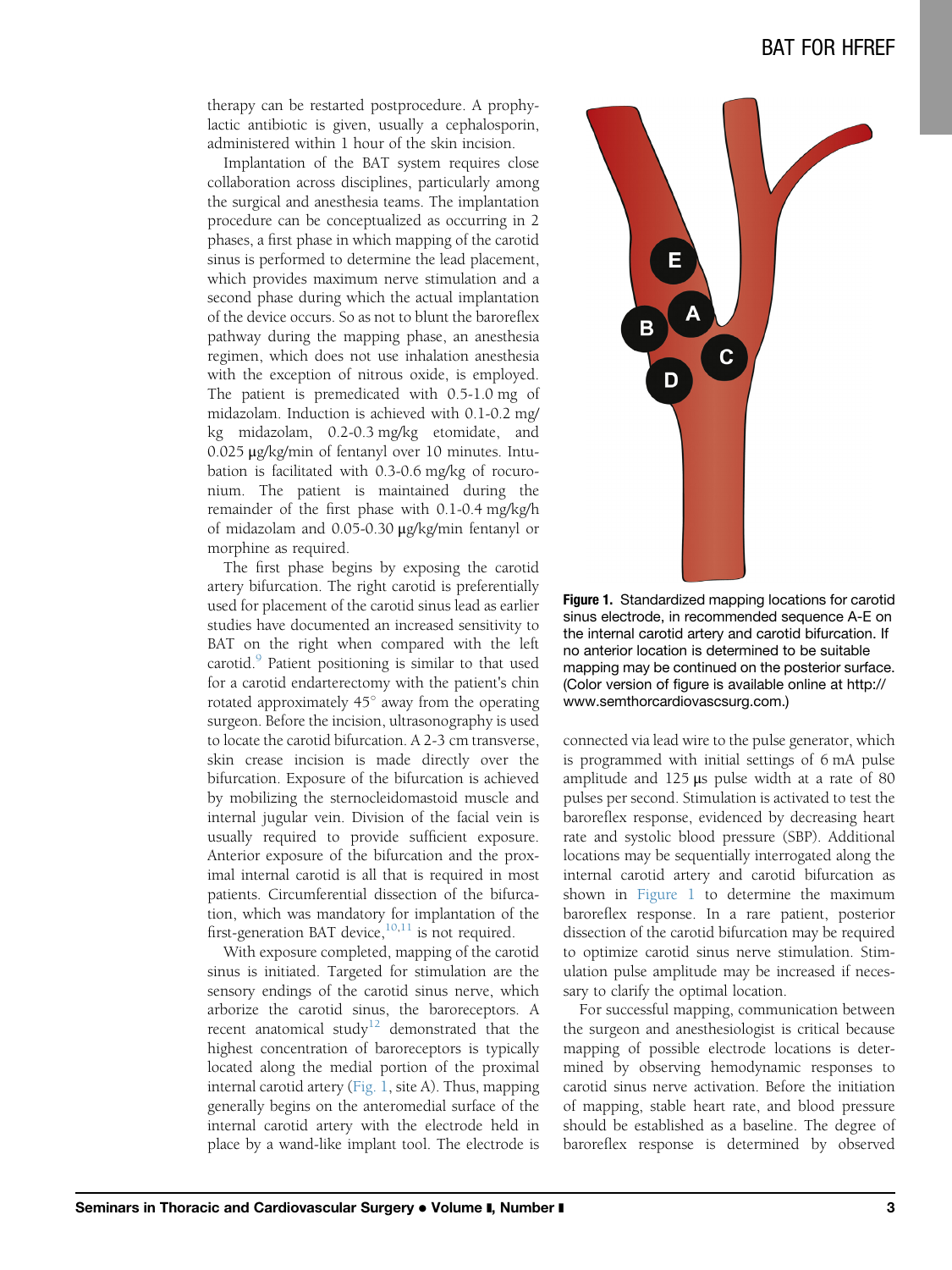decreases in heart rate and blood pressure. In patients with HFrEF, these changes from baseline may be subtle. Heart rate responses are frequently rapid and distinct if the patient has intact conduction and is not pacemaker dependent. Blood pressure responses from reduced sympathetic tone are also observable, although HFrEF patients are typically normotensive at baseline. Peak responses in heart rate and pressure generally occur within 30-120 seconds of initiating stimulation.

With the carotid sinus location of maximum baroreflex response established, the electrode is anchored by a series of 5-6 6-0 monofilament sutures penetrating the edge of the electrode backer and the adventitia of the carotid artery. Once secured, the proper placement of the electrode is verified by observing an appropriate hemodynamic response to stimulation with satisfactory impedance. Low impedance or failure to observe hemodynamic changes may require repositioning of the electrode and possibly additional mapping. Following satisfactory electrode positioning, anesthesia management may include inhalation anesthetics if necessary. Additional sutures are then placed to tether the lead to the common carotid artery. The buckle used to attach the implant tool is removed. Figure 2 provides an illustration of the fixed electrode with the mapping tool and buckle present.

With the electrode in place, an infraclavicular subcutaneous chest wall pocket ipsilateral to the lead is created for the pulse generator. The pocket is sized



Figure 2. Illustration of carotid sinus electrode implant. An incision centered on the carotid bifurcation is made just large enough to expose the anterior surface. The mapping tool is manually guided to establish the optimal electrode location. Once determined, the electrode is fixed with sutures placed around the perimeter of the electrode backer. (Color version of figure is available online at http:// www.semthorcardiovascsurg.com.)

to accommodate both the pulse generator and any excess lead length. The lead is then routed either anterior to the sternocleidomastoid, or through the space between the sternal and clavicular heads of the sternocleidomastoid muscle and subcutaneously anterior to the clavicle to the pocket. The lead terminus is connected to the pulse generator. The pulse generator is placed in the pocket and excess lead is coiled and placed medial to the pulse generator. The pulse generator is secured in the pocket with 2 sutures placed through suture holes in the device header and fascia of the pectoralis major.

After completing implantation, a nose-to-nipples radiograph is recommended to document the position of the implanted system. An additional dose of antibiotics is given and cardiovascular medications are resumed.

# Patients, Study Design, and Statistical Analysis

The design and eligibility criteria for the BAT in HFrEF trial have been previously reported.<sup>[1](#page-7-0)</sup> Briefly, patients with NYHA Class III HF and left ventricular ejection fraction  $\leq 35\%$  receiving GDMT were eligible if resting heart rate was controlled, estimated glomerular filtration rate was  $\geq$  30 mL/min/1.73 m<sup>[2](#page-7-0)</sup> and 6-minute hall walk distance (6 MHW) was 150- 450 m. Patients were excluded if they were not suitable surgical candidates, had a carotid bifurcation at the mandible, exhibited significant  $(50\%)$ common, or internal carotid stenosis, had recently decompensated HF or received other HF device therapies. The protocol conformed to the Declaration of Helsinki and was approved by ethics committees, institutional review boards, and regional authorities in and outside the United States.

Patients were randomized 1:1 to receive BAT  $+$ GDMT or GDMT alone. Efficacy between the 2 arms was measured by changes in surrogate or intermediate variables including 6 MHW, NHYA Class, serum N-terminal pro-brain natriuretic peptide (NTproBNP) level, and quality of life from the Minnesota Living with Heart Failure Questionnaire (QOL) at 12 months. Comparison of the 2 arms in efficacy was explored in 2 ways. First, pairwise differences were calculated between 12 months and baseline values within each group to assess consistency with previously reported results at 6 months. Secondly, a repeated-measures model measuring change from baseline was constructed using 6- and 12-month results. From this model, the sustained treatment effect of  $BAT + GDMT$  vs  $GDMT$  alone was computed and tested for significance. A  $P < 0.05$ was accepted as indicating statistical significance.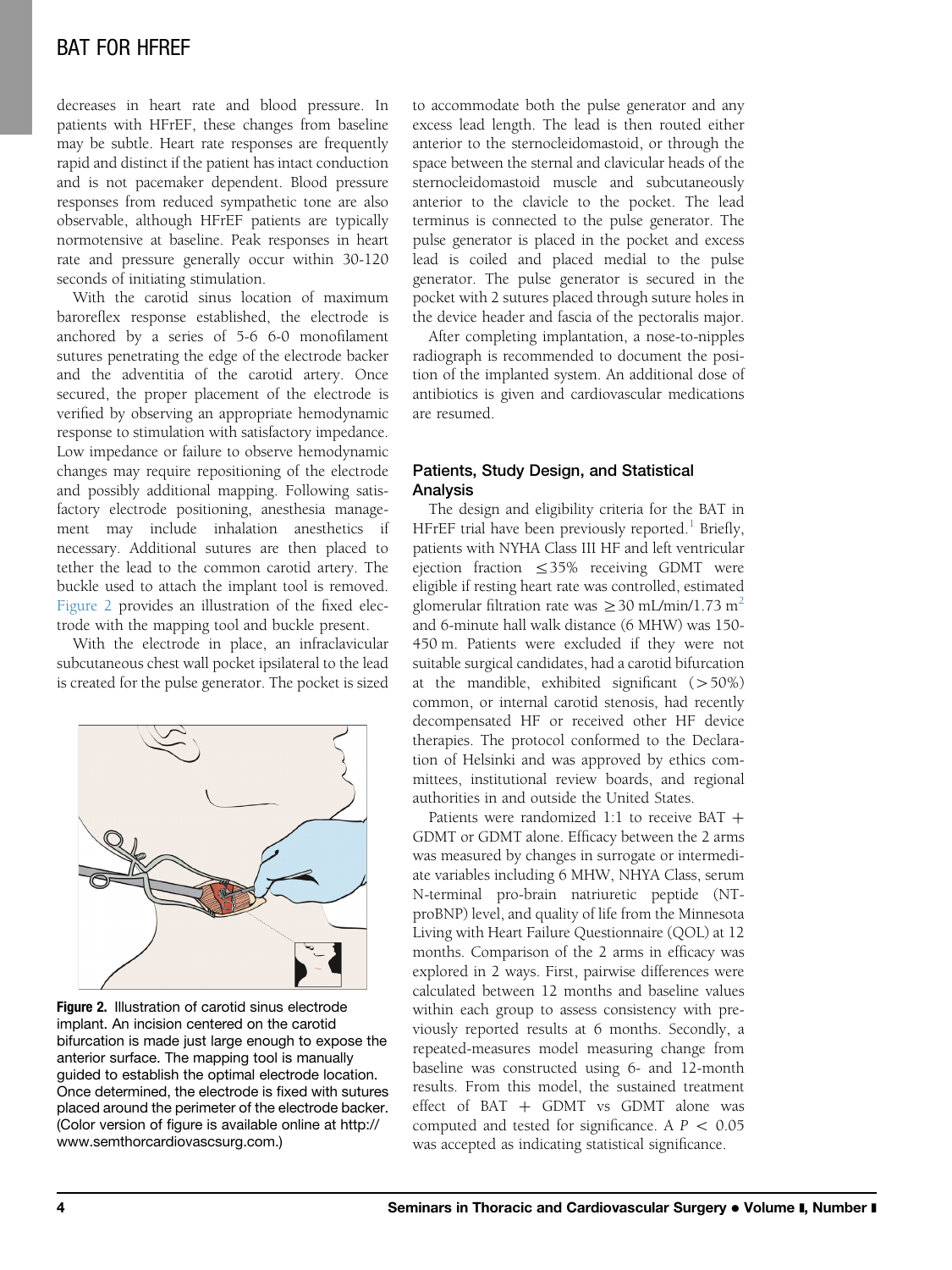Safety of the BAT procedure was assessed through a composite measure of any major adverse neurologic and cardiovascular events (MANCE) within 30 days and [1](#page-7-0)2 months of the procedure.<sup>1</sup> Other device- and procedure-related complications were recorded as well at 30 days and 12 months. Adverse event rates in the GDMT group were recorded and compared. To further assess overall HF and HF treatment-related safety, the percentage of days alive through 12 months without an unresolved complication related to the device, the implant procedure, or the patient's underlying cardiovascular condition was computed for the BAT  $+$  GDMT and GDMT groups.

#### RESULTS

As previously reported, $\frac{1}{x}$  $\frac{1}{x}$  $\frac{1}{x}$  a total of 146 patients were randomized into the trial from 45 centers over 23 months (Fig. 3). Of these, 76 were randomized to  $BAT + GDMT$  and 70 to GDMT alone. Implant occurred in 71 of the 76 BAT  $+$  GDMT patients whereas 1 GDMT patient died before the activation date. Thus, the trial cohort consisted of 140 patients. Baseline characteristics were generally well balanced between the groups.

Mean procedure time was  $99 \pm 35$  minutes, of which mapping comprised  $36 \pm 24$  minutes. Both total procedure time and intraprocedural mapping time decreased with experience, with a mean implant and mapping time at the first procedure performed by a center of 106  $\pm$  37 and 41  $\pm$  23 minutes, respectively, decreasing to 83  $\pm$  32 and 20  $\pm$  14 minutes by the third procedure. Regression analysis of all cases revealed a significant trend toward duration reduction with case number for both overall procedure and mapping times (both  $P < 0.001$ ).

In the United States trial cohort, electrode implant location was collected according to a 4-position schematic ( $N = 37$ , [Fig. 4](#page-5-0)). Most (70%) electrodes were implanted anteromedially on the internal carotid artery just cranial of the bifurcation. Average electrode impedance was  $804 \pm 272 \Omega$  upon completion of fixation. Maximum intraoperative hemodynamic responses averaged  $-12 \pm 8$  mm Hg for SBP from a baseline of 117  $\pm$  21 mm Hg (N = 51) and  $-8 \pm 10$  bpm for heart rate from an average of  $61 \pm 13$  bpm  $(N = 50)$ .

A total of 101 patients completed 12 months of follow-up (57 BAT  $+$  GDMT, 44 GDMT, Fig. 3). The rate of all-cause mortality was slightly higher in the GDMT group, with 8 patients dying as compared with  $7$  in the BAT  $+$  GDMT group. Missed visits were also similar, with 3 in the GDMT group vs 2 in the BAT  $+$  GDMT group. The largest difference in attrition was because of a higher withdrawal rate in the GDMT arm, in which 14 patients discontinued participation, vs the  $BAT + GDMT$  arm, from which 5 patients withdrew.

Significant beneficial treatment effects in SBP, NTproBNP, 6 MHW, QOL, and NYHA Class observed at 6 months were sustained through 12 months, both for the study population as a whole as well as the prespecified no Cardiac-Resynchronization Therapy (CRT) cohort ([Table 1\)](#page-5-0). In the no-CRT cohort, improvement in NYHA Class for  $BAT + GDMT$ reached statistical significance, a finding not observed in the 6-month analysis. Applied dose of BAT was likewise stable during the period from 6-12 months, with average applied power at 290  $\pm$ 210  $\mu$ W and 280  $\pm$  210  $\mu$ W, respectively. Average pulse generator lifetime, including actual device replacements and a conservative estimate for time of elective replacement, was 39.3 months.

System- and procedure-related MANCE have been previously reported through 6 months. $<sup>1</sup>$  $<sup>1</sup>$  $<sup>1</sup>$  Briefly, there</sup> were 2 MANCE events for an overall event-free rate of 97.2% over 6 months. Both MANCE events were hematomas, which resolved with no residual side



Figure 3. Trial flow diagram through 12 months of follow-up. Data were available for 57 patients randomized to BAT device plus guideline-directed medical therapy and 44 patients randomized to guideline-directed medical therapy alone.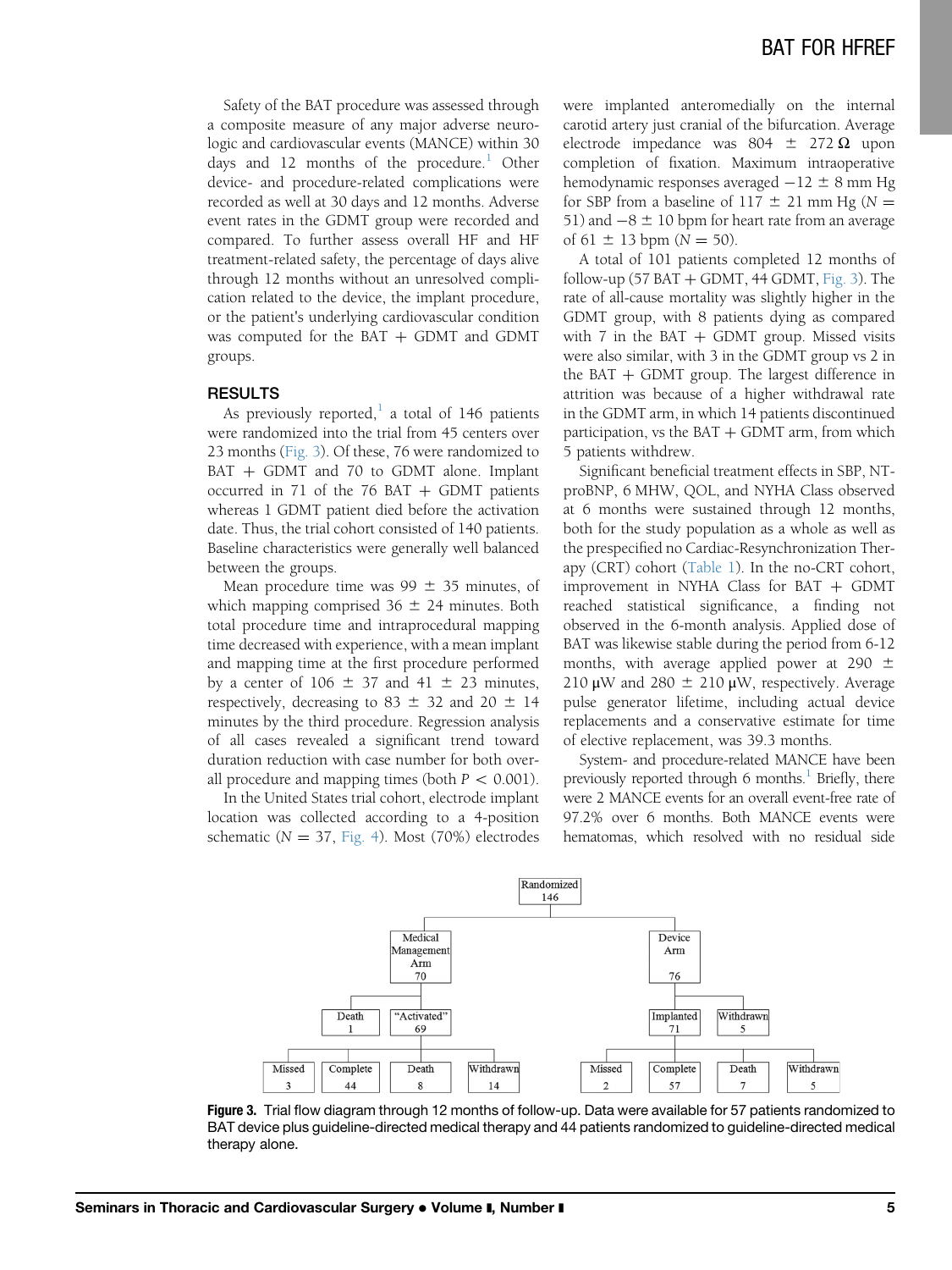<span id="page-5-0"></span>

Figure 4. Optimized placement of carotid sinus electrode among US trial participants ( $N = 37$ ). Most electrodes are implanted in an anteromedial location adjacent to the carotid bifurcation. (Color version of figure is available online at http://www. semthorcardiovascsurg.com.)

effects. No system- or procedure-related MANCE events occurred from 6-12 months. The rate of freedom from system- and procedure-related complications was 85.9%, with all but 1 event, transection of a transverse cervical skin nerve, documented as occurring within 7 days of surgery [\(Table 2](#page-6-0)). Many complications were typical of patients with HF undergoing device implantation, such as hypotension and urinary issues. Likewise as in pacemaker implant, a hematoma occasionally formed in the pulse generator pocket (2 cases). Totally, 2 of the procedure-related complications illustrated the importance of proper training and coordination. In 1 case, a pneumothorax was created when a hypodermic needle used as a temporary return electrode in the mapping process was advanced into an intercostal space. In the second case, the skin nerve transection led to a persistent numb feeling in the area of the neck incision. This was the only complication associated with implant of the carotid sinus lead.

With respect to overall HF and HF treatmentrelated safety, the percentage of days alive without a complication related to the patient's underlying cardiovascular condition, the device or the procedure was not significantly different. The mean percentage of days free from these complications was  $92.1\%$  for both the BAT + GDMT and GDMT groups  $(P = 1.00)$ .

# **DISCUSSION**

Surgical complexity, duration, and safety of BAT system implantation have improved significantly

Table 1. 12-Month Change From Baseline in Clinical Variables (A) for all Randomized HF Patients and (B) for HF Patients Without Concomitant CRT. The Differences in Sample Size are Because of Missed Visits, Incomplete Testing, or Missing Measurements at the 12-Month Visit. Data are Presented as Mean  $\pm$  SE or Median (IQR). Repeated-Measures Model Assesses Consistency of Results by Including Measurements at 6 Months

| Parameter                               |    | $BAT + GDMT (N/Value)$  |    | GDMT (N/Value)           | Repeated-Measures P Value<br>Model |         |
|-----------------------------------------|----|-------------------------|----|--------------------------|------------------------------------|---------|
| (A) All Randomized HF Patients          |    |                         |    |                          |                                    |         |
| SBP (mm Hg)                             | 57 | $+2.1 \pm 2.4$          | 44 | $-4.3 \pm 2.4$           | $+5.6 \pm 2.4$                     | 0.02    |
| NT-proBNP (pg/mL) 37                    |    | $-18.6(-824, 288)$      | 34 | $+259.5$ ( $-244$ , 905) | $-163$                             | 0.008   |
| $6$ MHW (m)                             | 50 | $+58.5 \pm 17.0$        | 39 | $+13.4 \pm 17.9$         | $+53 \pm 19$                       | 0.005   |
| QOL (points)                            |    | $56 -9.9 \pm 2.9$       | 42 | $+0.7 \pm 2.9$           | $-10.7 \pm 3.5$                    | 0.003   |
| NYHA (%Improved)                        | 56 | $+45$                   | 42 | $+26$                    | $OR = 3.73$                        | < 0.001 |
| (B) HF Patients Without Concomitant CRT |    |                         |    |                          |                                    |         |
| SBP (mm Hq)                             | 38 | $+4.2 \pm 3.1$          | 31 | $-4.0 \pm 2.5$           | $+6.5 \pm 2.9$                     | 0.03    |
| NT-proBNP (pg/mL)                       | 24 | $-102$ ( $-1141$ , 134) | 25 | $+152(-314, 866)$        | $-160$                             | 0.01    |
| $6$ MHW $(m)$                           | 33 | $+86.6 \pm 20.8$        | 28 | $+20.7 \pm 24.4$         | $+77 \pm 24.7$                     | 0.003   |
| QOL (points)                            | 37 | $-13.6 \pm 3.6$         | 31 | $+1.2 \pm 3.3$           | $-17 \pm 4.6$                      | < 0.001 |
| NYHA (%improved)                        | 37 | $+49$                   | 31 | $+29$                    | $OR = 2.98$                        | 0.005   |

OR, odds ratio.

\*The repeated-measures computation for NT-proBNP does not provide a CI or standard error.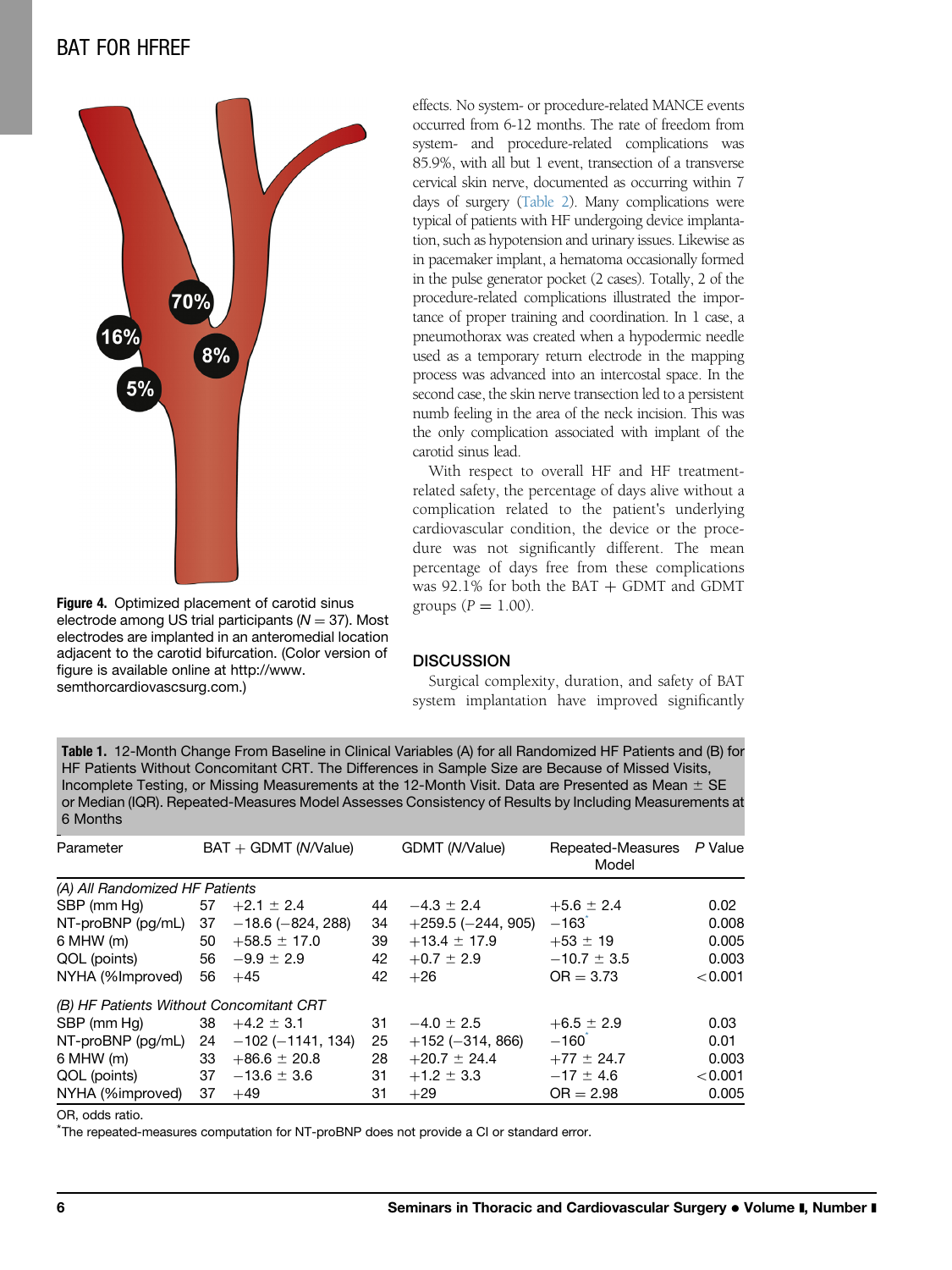| Days From | Event                                                    | Procedure | System  |
|-----------|----------------------------------------------------------|-----------|---------|
| Implant   |                                                          | Related   | Related |
| 0         | Urinary retention                                        | х         |         |
| 0         | Bradycardia with hypotension                             | x         | х       |
| 0         | Paroxysmal atrial tachycardia                            |           | х       |
| 0         | Atrial fibrillation with hypotension                     | x         |         |
| 0         | Worsening of existing HF and pulmonary<br>hypertension   | X         |         |
| 0         | Pneumothorax                                             | x         |         |
|           | Urinary tract infection secondary to urinary retention X |           |         |
|           | Postoperative infected hematoma <sup>*,†</sup>           |           | х       |
|           | Hypotension                                              |           |         |
|           | Pulse generator pocket hematoma <sup>T</sup>             | x         | х       |
| 127       | Transection of the transverse cervical skin nerve        | х         |         |

<span id="page-6-0"></span>Table 2. System- and Procedure-Related Complications and Major Adverse Neurological and Cardiovascular Events (MANCE) Though 12 Months

\*Events occurred in the same patient.

† MANCE events.

from the first-generation system. Overall, implant time including mapping time for the first-generation system averaged approximately 200 and 120 minutes, respectively, in early reports from patients with resistant hypertension.<sup>[10,](#page-7-0)[11](#page-8-0)</sup> The present results demonstrate that total procedure time has declined by half and mapping time has decreased by more than a factor of 3. These improvements are due to several factors. First, the second-generation system requires only a unilateral implant as opposed to an obligatory bilateral electrode implant. Secondly, implant of the second-generation electrode generally requires only an anterior exposure of the carotid sinus, whereas the first-generation system required full circumferential dissection of the carotid bifurcation and proximal internal carotid artery. Third, experience has led to recognition that dissection of the periadventitia—common in implants of the firstgeneration system—is not necessary for a reliable interface between the electrode and the carotid sinus nerve endings containing baroreceptors. Finally, additional knowledge regarding location of baroreceptors has led to right carotid bifurcation exposure with anteromedial placement of the electrode being the preferred approach.

Reduced procedure complexity and duration have, in turn, improved the system safety profile. In the Rheos Pivotal Trial of the first-generation BAT system in resistant hypertension, the rate of freedom from procedure-related complications was 74.8%, and the rate of freedom from device-related complications through 12 months was  $87.2\%$ .<sup>[13](#page-8-0)</sup> Noteworthy among the complications were 4.8% of patients receiving cranial nerve injuries with residual deficits. $13$  In the present trial, the system- and procedure-related complication-free rate was 85.9%, with no cranial nerve injuries. Importantly,

this improved safety result was observed in patients with HF, who have inherently higher surgical risk than the patients with hypertension studied in the Rheos Pivotal Trial. Overall, the second-generation system safety profile is comparable with that of a cardiac pacemaker implant. $14$  The safety profile may be further enhanced by increased battery life, decreasing the requirement for changes of the pulse generator. The average stimulator lifetime for the second-generation system exceeds 3.25 years, whereas typical longevity for the first-generation system was approximately 1.5 years. For overall HF and HF treatment-related complications, BAT þ GDMT and GDMT patients did not differ. This is an important finding given that  $BAT + GDMT$ patients were subjected to surgery with the potential for procedure-associated complications.

As previously reported, the trial met its primary efficacy end point at 6 months of follow-up. Compared with patients receiving GDMT alone, GDMT  $+$ BAT patients showed improvements in NYHA class ranking ( $P = 0.002$  for change in distribution), QOL score  $(-17.4 \pm 2.8 \text{ points vs } 2.1 \pm 3.1 \text{ points}; P <$ 0.001), and 6 MHW (59.6  $\pm$  14.1 m vs 1.5  $\pm$ [1](#page-7-0)3.2 m;  $P = 0.004$ .<sup>1</sup> NT-proBNP and blood pressures also demonstrated improvement. Measurements of clinical status at 12 months indicate that BAT effectiveness is sustained. Sustained beneficial treatment effects in NT-proBNP, 6 MHW, QOL, NYHA Class, and SBP were both statistically and clinically significant. These findings were true for the Phase II cohort as a whole as well as for the prespecified no-CRT subgroup. Thus, the Phase II study results of 12-month duration validate the recent report from the Phase I study of long-term benefits, which were sustained in that cohort for at least 21 months. $4$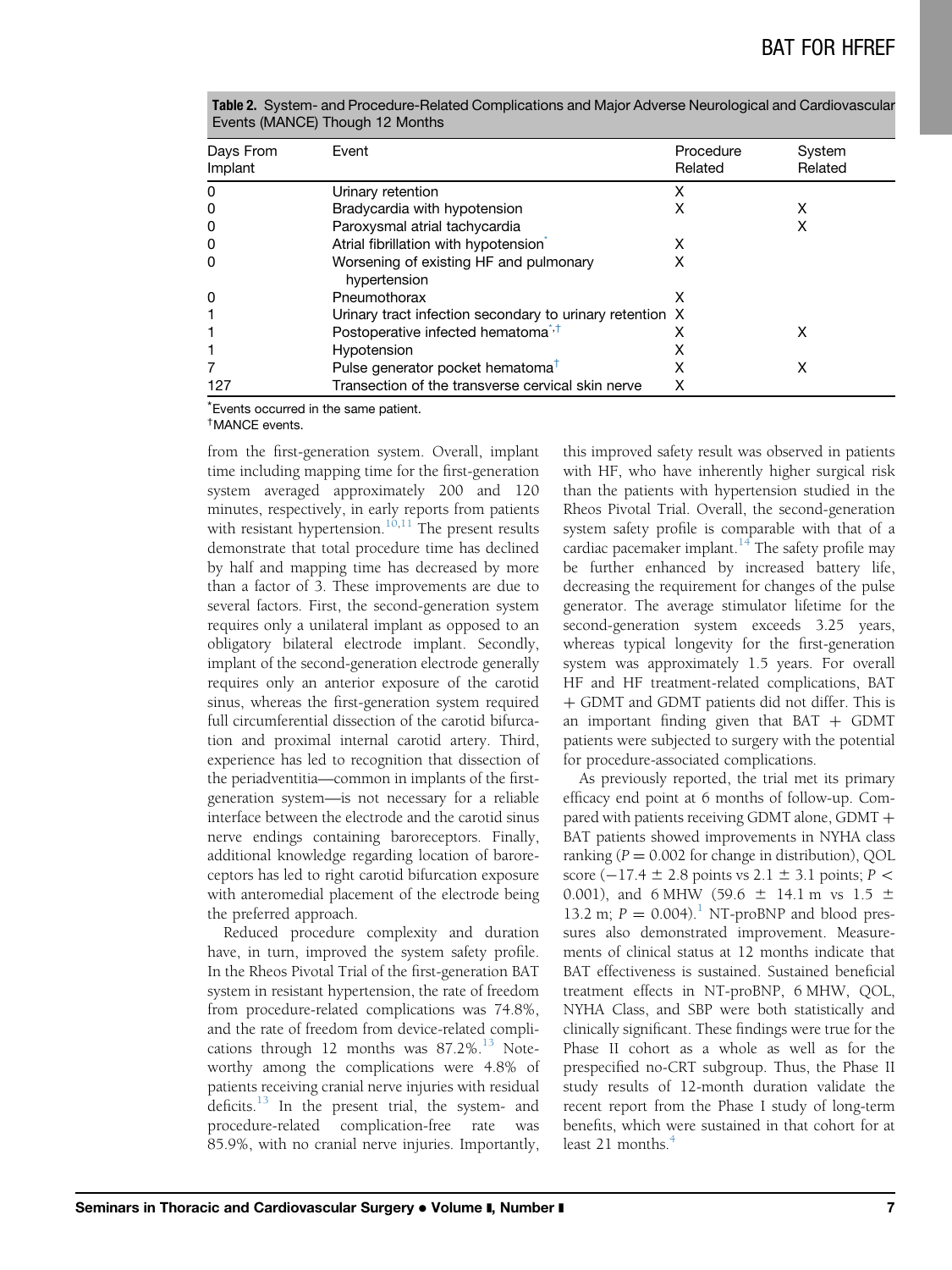# <span id="page-7-0"></span>Limitations and Future Work

Although the Phase I and II trials both confirm the long-term benefits of BAT in HFrEF, the present knowledge base needs to be expanded. The Phase I trial was open-label and consisted of 11 patients whereas the Phase II trial consisted of 140 patients and used a medical management control group. Thus, the magnitude of benefit relative to sham is undetermined. Reductions in muscle sympathetic nerve activity (Phase I) and NT-proBNP (Phase II) provide objective evidence that corroborates therapy benefit even in the absence of control. Although these results bode well for an outcomes trial, actual results should be accrued on a significant number of patients to confirm reductions in cardiovascular mortality and HF hospitalization. This is the aim of a pivotal trial planned to begin enrollment in 2016.

Although the BAT system and implant techniques have evolved in a significantly positive direction from the first generation, opportunities for further improvement exist. Because the most common electrode locations are known and 1 region in particular has become a de facto starting position for mapping, it is conceivable that an electrode could be developed to cover the locations where a response is most likely. If anatomical landmarks coupled with a versatile electrode design were to obviate the need for mapping, not only would procedure time diminish, but also the complexity of anesthesia would be substantially reduced. Additionally, despite the fact that the suturing technique required to fix the BAT electrode is well within the capabilities of a vascular or cardiac surgeon, the process can be timeconsuming. If the number of required sutures could be reduced through a design change or the use of adjunctive fixatives or both, the procedure would also be simplified and shortened.

BAT is presently available for commercial use in resistant hypertension and HFrEF in regions that accept evidence commensurate with CE-Marking. Investigational plans are also in place to extend BAT availability for those conditions in the United States. Meanwhile, evidence suggests that BAT may be a useful treatment in chronic kidney disease<sup>[15,16](#page-8-0)</sup> and HF with preserved Ejec-tion Fraction.<sup>[17-19](#page-8-0)</sup>

# **CONCLUSION**

The procedure required to implant the secondgeneration BAT system is unique and requires teamwork across specialties and attention to detail. Evidence from the recent Phase II trial of BAT in HFrEF indicates that with the proper training, the procedure is safe with a short-learning curve. Longterm experience from the Phase II trial indicates that the BAT system is safe to use, with a pacemaker-like safety profile. For BAT efficacy, 12 months result from the randomized, controlled Phase II trial indicate significant clinical improvement in the patients receiving BAT, confirming previous reports from the Phase I and Phase II cohorts. The level of evidence supporting BAT in HFrEF and the maturity of the second-generation system indicates that the necessary conditions are in place for an outcomes trial. A pivotal outcomes trial of BAT in HFrEF is expected to begin in 2016.

# SUPPLEMENTARY MATERIALS

Supplementary data associated with this article can be found in the online version at [http://dx.doi.](dx.doi.org/http://dx.doi.org/10.1053/j.semtcvs.2016.04.017) [org/10.1053/j.semtcvs.2016.04.017.](dx.doi.org/http://dx.doi.org/10.1053/j.semtcvs.2016.04.017)

- 1. [Abraham WT, Zile MR, Weaver FA, et al:](http://refhub.elsevier.com/S1043-0679(16)30045-4/sbref1) Barorefl[ex activation therapy for the treatment](http://refhub.elsevier.com/S1043-0679(16)30045-4/sbref1) [of heart failure with a reduced ejection fraction.](http://refhub.elsevier.com/S1043-0679(16)30045-4/sbref1) [JACC Heart Fail 3:487-496, 2015](http://refhub.elsevier.com/S1043-0679(16)30045-4/sbref1)
- 2. [Zile MR, Abraham WT, Weaver FA, et al:](http://refhub.elsevier.com/S1043-0679(16)30045-4/sbref2) Barorefl[ex activation therapy for the treatment](http://refhub.elsevier.com/S1043-0679(16)30045-4/sbref2) [of heart failure with a reduced ejection fraction:](http://refhub.elsevier.com/S1043-0679(16)30045-4/sbref2) Safety and effi[cacy in patients with and without](http://refhub.elsevier.com/S1043-0679(16)30045-4/sbref2) [cardiac resynchronization therapy. Eur J Heart](http://refhub.elsevier.com/S1043-0679(16)30045-4/sbref2) [Fail 17:1066-1074, 2015](http://refhub.elsevier.com/S1043-0679(16)30045-4/sbref2)
- 3. [Gronda E, Seravalle G, Brambilla G, et al:](http://refhub.elsevier.com/S1043-0679(16)30045-4/sbref3) Chronic barorefl[ex activation effects on sym](http://refhub.elsevier.com/S1043-0679(16)30045-4/sbref3)[pathetic nerve traf](http://refhub.elsevier.com/S1043-0679(16)30045-4/sbref3)fic, baroreflex function, and [cardiac haemodynamics in heart failure: A](http://refhub.elsevier.com/S1043-0679(16)30045-4/sbref3) [proof-of-concept study. Eur J Heart Fail 16:](http://refhub.elsevier.com/S1043-0679(16)30045-4/sbref3) [977-983, 2014](http://refhub.elsevier.com/S1043-0679(16)30045-4/sbref3)
- 4. [Gronda E, Seravalle G, Trevano FQ, et al: Long](http://refhub.elsevier.com/S1043-0679(16)30045-4/sbref4)term chronic barorefl[ex activation: Persistent](http://refhub.elsevier.com/S1043-0679(16)30045-4/sbref4) effi[cacy in patients with heart failure and](http://refhub.elsevier.com/S1043-0679(16)30045-4/sbref4) [reduced ejection fraction. J Hypertens 33:](http://refhub.elsevier.com/S1043-0679(16)30045-4/sbref4) [1704-1708, 2015](http://refhub.elsevier.com/S1043-0679(16)30045-4/sbref4)
- 5. [Ferguson DW, Berg WJ, Sanders JS, et al:](http://refhub.elsevier.com/S1043-0679(16)30045-4/sbref5) [Sympathoinhibitory responses to digitalis gly](http://refhub.elsevier.com/S1043-0679(16)30045-4/sbref5)[cosides in heart failure patients. Direct evidence](http://refhub.elsevier.com/S1043-0679(16)30045-4/sbref5) [from sympathetic neural recordings. Circula](http://refhub.elsevier.com/S1043-0679(16)30045-4/sbref5)[tion 80:65-77, 1989](http://refhub.elsevier.com/S1043-0679(16)30045-4/sbref5)
- 6. [Rathore SS, Curtis JP, Wang Y, et al: Association](http://refhub.elsevier.com/S1043-0679(16)30045-4/sbref6) [of serum digoxin concentration and outcomes](http://refhub.elsevier.com/S1043-0679(16)30045-4/sbref6) [in patients with heart failure. J Am Med Assoc](http://refhub.elsevier.com/S1043-0679(16)30045-4/sbref6) [289:871-878, 2003](http://refhub.elsevier.com/S1043-0679(16)30045-4/sbref6)
- 7. [Braunwald E, Epstein SE, Glick G, et al: Relief](http://refhub.elsevier.com/S1043-0679(16)30045-4/sbref7) [of angina pectoris by electrical stimulation of](http://refhub.elsevier.com/S1043-0679(16)30045-4/sbref7)

[the carotid-sinus nerves. N Engl J Med 277:](http://refhub.elsevier.com/S1043-0679(16)30045-4/sbref7) [1278-1283, 1967](http://refhub.elsevier.com/S1043-0679(16)30045-4/sbref7)

- 8. [Hoppe UC, Brandt MC, Wachter R, et al:](http://refhub.elsevier.com/S1043-0679(16)30045-4/sbref8) [Minimally invasive system for barore](http://refhub.elsevier.com/S1043-0679(16)30045-4/sbref8)flex acti[vation therapy chronically lowers blood pres](http://refhub.elsevier.com/S1043-0679(16)30045-4/sbref8)[sure with pacemaker-like safety pro](http://refhub.elsevier.com/S1043-0679(16)30045-4/sbref8)file: Results [from the Barostim neo trial. J Am Soc Hypertens](http://refhub.elsevier.com/S1043-0679(16)30045-4/sbref8) [6:270-276, 2012](http://refhub.elsevier.com/S1043-0679(16)30045-4/sbref8)
- 9. [de Leeuw PW, Alnima T, Lovett E, et al:](http://refhub.elsevier.com/S1043-0679(16)30045-4/sbref9) [Bilateral or unilateral stimulation for barore](http://refhub.elsevier.com/S1043-0679(16)30045-4/sbref9)flex [activation therapy. Hypertension 65:187-192,](http://refhub.elsevier.com/S1043-0679(16)30045-4/sbref9) [2015](http://refhub.elsevier.com/S1043-0679(16)30045-4/sbref9)
- 10. [Tordoir JH, Scheffers I, Schmidli J, et al: An](http://refhub.elsevier.com/S1043-0679(16)30045-4/sbref10) [implantable carotid sinus barore](http://refhub.elsevier.com/S1043-0679(16)30045-4/sbref10)flex activating [system: Surgical technique and short-term out](http://refhub.elsevier.com/S1043-0679(16)30045-4/sbref10)[come from a multi-center feasibility trial for the](http://refhub.elsevier.com/S1043-0679(16)30045-4/sbref10)